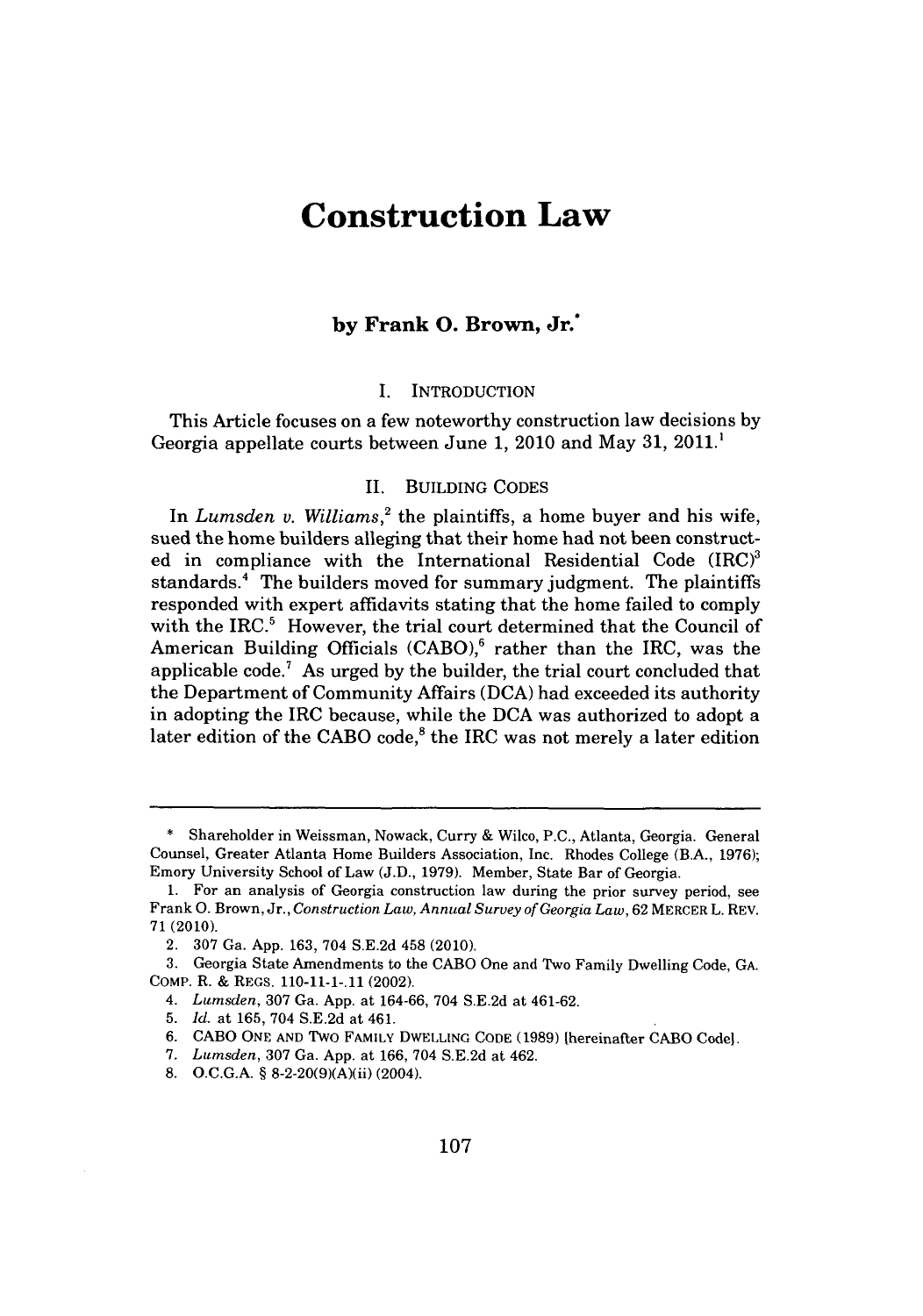of the **CABO** code.' Because the IRC did not apply and the affidavits from the plaintiffs' experts were premised on its being the applicable code, the trial court struck the expert affidavits and granted the builder summary judgment on the claims of IRC violations.<sup>10</sup> These rulings were upheld on appeal.<sup>11</sup> The Georgia Court of Appeals noted, however, that nothing in the trial court's rulings prevented the plaintiffs from relying on CABO code violations in support of their remaining claims.<sup>12</sup>

#### III. PRODUCT-RELATED **CLAIMS**

In *R & R Insulation Services, Inc. v. Royal Indemnity Co.,"* "a fire occurred in an oven at a chicken processing plant" owned **by** the plaintiff." The plaintiff and its subrogors (collectively referred to as the owner) filed suit for **\$260** million against the manufacturer of Class **C** rated fiberglass-reinforced plastic panels (Class **C** FRP) and the contractor that installed them.<sup>15</sup> The owner alleged that the manufacturer failed to appropriately test the Class **C** FRP in foreseeable end uses, specifically including installations using nylon rivets, which led to misrepresentations **by** the manufacturer about the products "actual combustibility and flame spread properties" and its mislabeling as a Class **C** interior finish." The owner contended that it relied on the incorrect label when having the Class **C** FRP installed at its plant and that the mislabeling resulted in the spread of the fire. The owner alleged that the defendant contractor failed to sufficiently warn the owner about the combustibility of the Class **C** FRP. Also, the owner alleged that the contractor failed either to use metal, rather than nylon, fasteners with the Class **C** FRP or to select and install Class **A** FRP instead. The owner contended that these failures resulted in the spread of the fire."

The Georgia Court of Appeals held that the trial court erred in denying the defendants' motion for summary judgment on the plaintiff's negligence per se claim because, even if the defendants were required **by** the Life Safety Code to test the Class **C** FRP in actual end-use conditions, the plaintiff's own expert admitted that the Class **C** FRP met the

**17.** *Id.*

*<sup>9.</sup> Lumsden,* **307** Ga. **App.** at **166,** 704 **S.E.2d** at 462.

**<sup>10.</sup>** *Id. at* **167-68,** 704 **S.E.2d** at 463.

**<sup>11.</sup>** *Id. at* **168,** 704 **S.E.2d** at 463.

<sup>12.</sup> *Id.*

**<sup>13. 307</sup>** Ga. **App.** 419, **705 S.E.2d 223** (2010).

<sup>14.</sup> *Id.* at 419, **705 S.E.2d** at **228.**

**<sup>15.</sup>** *Id.*

**<sup>16.</sup>** *Id.*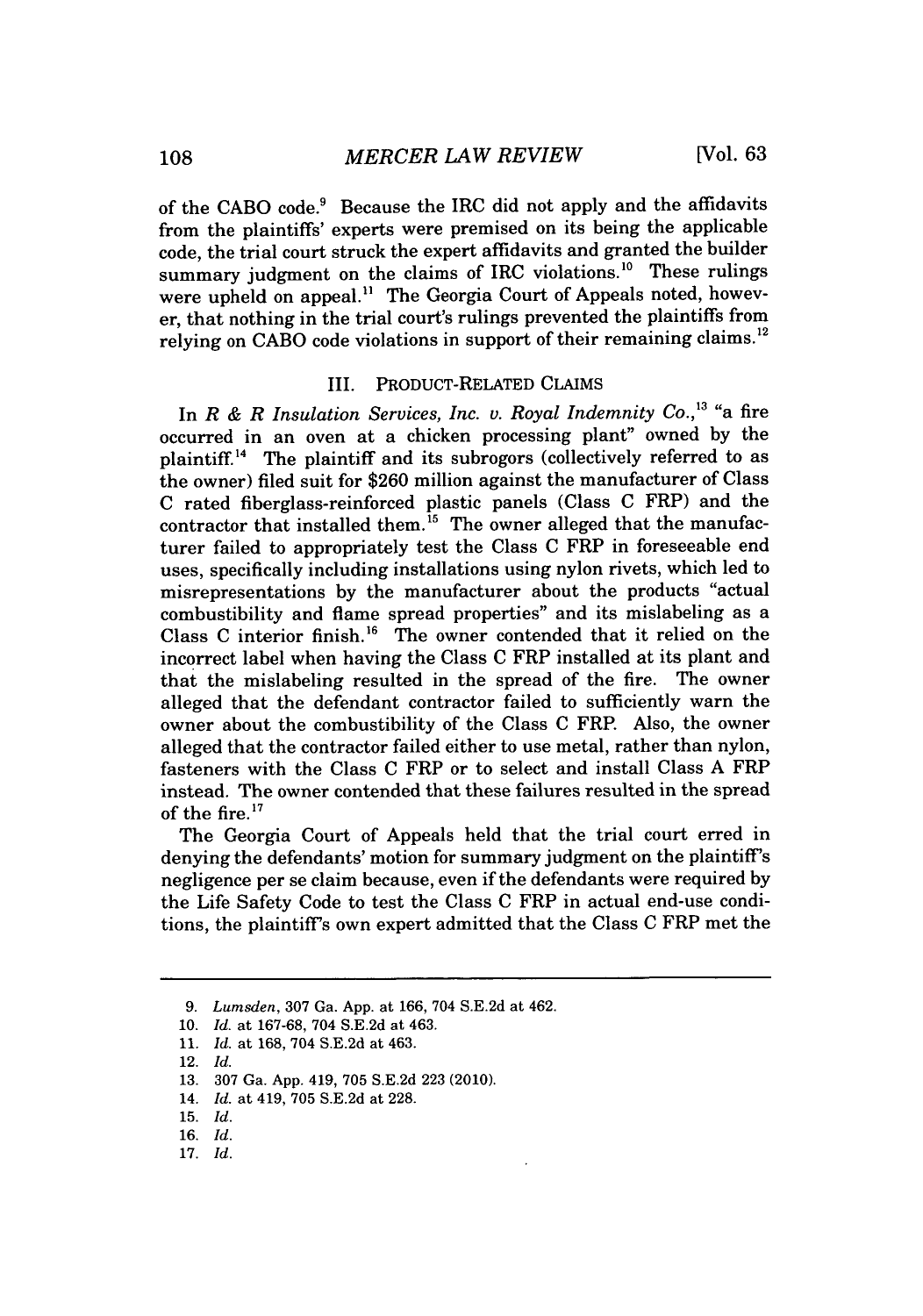Life Safety Code standards for such materials.<sup>18</sup> Thus, any failure to test was not the proximate cause of the alleged fire and the associated damage.<sup>19</sup> The court of appeals noted that "[a] showing of negligence per se, however, does not establish liability per se. Breach of duty alone does not make a defendant liable in negligence."

The manufacturer contended that the trial court erred **by** denying its motion for summary judgment as to the owner's claims that it had "failed to adequately warn of the dangers of installing **. ..** Class **C** FRP in ceiling applications with nylon rivets."<sup>21</sup> The court of appeals disagreed, reasoning, in part, that it is foreseeable that the public will rely on a manufacturer's recommendations for installation of a product, which, in this case, included recommendations **by** the manufacturer for the use of FRP using nylon rivets.<sup>22</sup> Thus, whether the manufacturer breached a duty to warn of dangers and whether such breach proximately caused the fire damages were jury issues.<sup>23</sup> Other jury issues included: whether the owner was a sophisticated user to whom the manufacturer owed no warning,<sup>24</sup> whether the manner and speed at which the Class **C** FRP would burn should have been obvious to the owner, $25$  and whether the use of FRP with nylon rivets was the proximate cause of the fire.<sup>26</sup>

The contractor contended that the trial court erred **by** denying its motion for summary judgment on its alleged failure to warn about dangers of installing Class **C** FRP with nylon rivets." The court of appeals agreed. $28$  The court held that the contractor had no duty to warn because there was no evidence that the contractor had actual or constructive knowledge that the use of nylon rivets might create a problem.29 The contractor further argued that "the trial court erred **by** denying its motion for summary judgment as to its alleged failure to suggest installation of Class **A** FRP or warn against installing Class **C**

- 21. *Id.* at 427, **705 S.E.2d** at **233.**
- 22. *Id.* at 428, **705 S.E.2d** at 234.
- **23.** *Id.* at 428, **705 S.E.2d** at **233.**
- 24. *Id.* at 428-29, **705 S.E.2d** at 234.
- **25.** *Id.* at 429, **705 S.E.2d** at 234.
- **26.** *Id.* at 429-30, **705 S.E.2d** at 234-35.

- **28.** *Id.*
- **29.** *Id.*

**<sup>18.</sup>** *Id.* at 425-26, **705 S.E.2d** at **232.**

**<sup>19.</sup>** *Id.* at 425, **705 S.E.2d** at **232.**

<sup>20.</sup> *Id.* at 425, **705 S.E.2d** at **231** (quoting Brazier v. Phoenix Grp. Mgmt., **280** Ga. **App. 67. 70, 633 S.E.2d** 354, **357 (2006)).** The plaintiffs counsel also admitted during oral argument that the Class **C** FRP itself was not the basis for the plaintiffs claims. *Id.* at 426, **705 S.E.2d** at **232.**

**<sup>27.</sup>** *Id.* at 430, **705 S.E.2d** at **235.**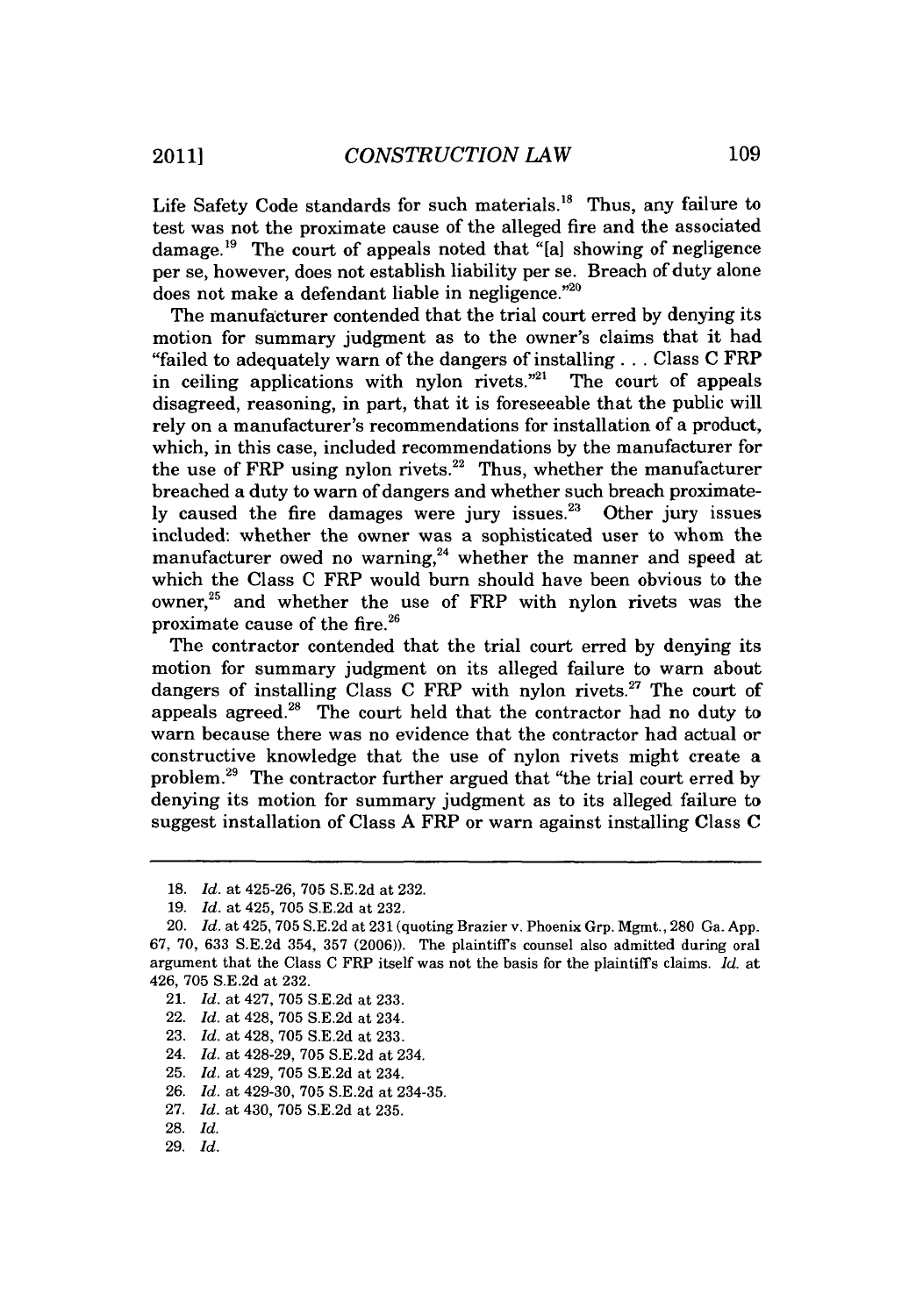FRP."<sup>30</sup> Again, the court of appeals agreed with the contractor, reasoning in part that installers have no common law duty to suggest the best product, the owner was aware of the same manufacturer's warnings about Class **C** FRP as was the contractor, and the owner itself had installed Class **C** FRP on the walls of the oven room.31

#### IV. **SPOLIATION**

In *R & R Insulation Services, Inc. v. Royal Indemnity Co.,32* the contractor and the manufacturer "contend [ed] that the trial court abused its discretion **by** denying their joint motion for sanctions, specifically, dismissal of the case, for [the plaintiff plant owner]'s alleged spoliation of evidence."<sup>33</sup> The Georgia Court of Appeals agreed that the owner spoliated evidence and that the defendants had been prejudiced **by** that spoliation. $34$  But, it affirmed the trial court's denial of the defendants' motion for sanctions for spoliation because the only sanction the defendants requested was dismissal, which generally requires evidence of malicious spoliation, and such evidence was lacking.<sup>35</sup>

## V. INDEMNIFICATION

*In Cagle Construction, LLC v. Travelers Indemnity Co.,36* the contractor contracted with the Georgia Department of Defense **(GDOD)** to perform four projects. The contractor provided a performance and payment bond to the **GDOD** and signed a general indemnity in favor of the bond issuer. The **GDOD** declared the contractor in default and demanded that the bond issuer complete the project, which it did. The bond issuer then sued the contractor to recover the amount spent in completing the projects, plus attorney and consultant fees. The trial court denied the contractor's motion for summary judgment based on the applicable statute of limitation and granted the bond issuer's motion for summary judgment on its claims. On appeal, the contractor first argued that summary judgment against it on liability was inappropriate because it denied being in default.<sup>37</sup> The Georgia Court of Appeals disagreed, holding that, under the terms of the indemnity agreement, the contractor's liability was triggered **by** the GDOD's declaration of default and the

**<sup>30.</sup>** *Id.* at 431, **705 S.E.2d** at **235.**

**<sup>31.</sup>** *Id.* at 431, **705 S.E.2d** at **236.**

**<sup>32. 307</sup>** *Ga.* **App.** 419, **705 S.E.2d 223** (2010).

**<sup>33.</sup>** *Id. at* 435, **705 S.E.2d** at **238** (footnote omitted).

<sup>34.</sup> *Id.* at 437, **705 S.E.2d** at **239.**

**<sup>35.</sup>** *Id.* at **438-39, 705 S.E.2d** at 240-41.

**<sup>36. 305</sup>** Ga. **App. 666, 700 S.E.2d 658** (2010).

**<sup>37.</sup>** *Id.* at **666-68, 700 S.E.2d** at **659-61.**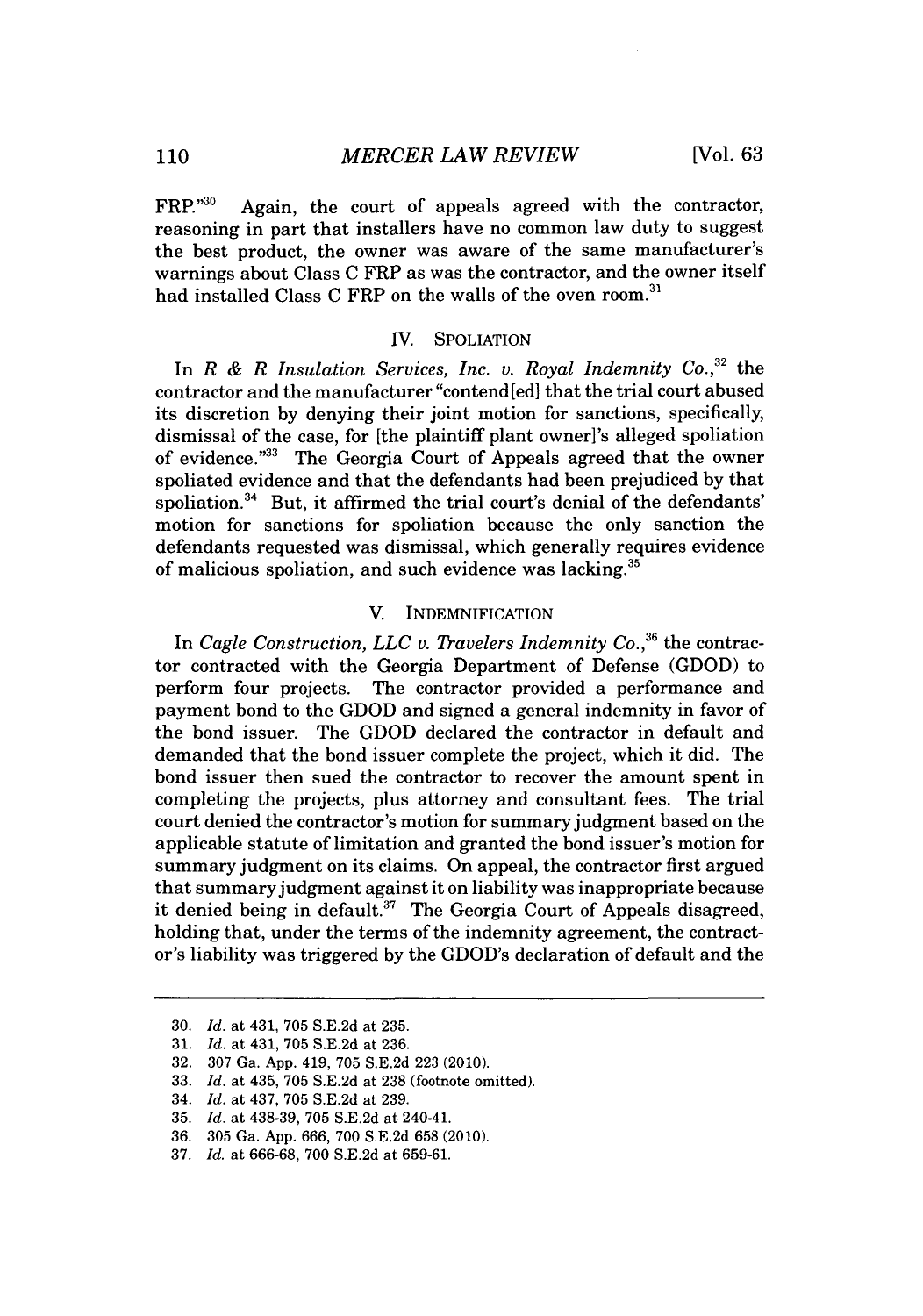payment of completion costs **by** the bond issuer, and the bond issuer was not required to prove the contractor actually defaulted on the projects.<sup>38</sup>

The contractor's second argument was that there was a factual issue regarding the damages claimed **by** the bond issuer. As evidence of its damages, the bond issuer attached an affidavit summarizing the amounts incurred in completing the projects.<sup>39</sup> In response, the amounts incurred in completing the projects.<sup>39</sup> contractor filed an affidavit stating that "there was no where [sic] near this value of work still to be completed and that these are not reasonable charges. . . .<sup>"40</sup> The court of appeals determined that the contractor's affidavit was conclusory, speculative, and did not raise an issue of fact.<sup>41</sup> Moreover, the court noted that the indemnity agreement provided that, in the event of payment **by** the bond issuer, the contractor would "accept the voucher or other evidence of such payment as prima facie evidence of the propriety" of the payment and the contractor's liability for that amount.<sup>42</sup> Absent evidence of bad faith or direct evidence that the bond issuer did not incur the expenses, the contractor was bound by that agreement.<sup>43</sup>

The contractor's third argument was that the one-year statute of limitation applicable to actions on a payment bond under Georgia's Little Miller Act, section **13-10-65** of the Official Code of Georgia Annotated **(O.C.G.A.), <sup>44</sup>**barred the bond issuer's claims.45 The court of appeals disagreed, noting that the subject claim was not on a payment bond but was on the indemnity agreement.<sup>46</sup> Because that agreement was under seal, the twenty-year statute of limitation under **O.C.G.A.** *§* **9-3-23** <sup>4</sup> applied.48

## VI. ARBITRATION

In *Atlantic Station, LLC v. Vratsinas Construction Co.,49* the agreement between the owner and the contractor contained an arbitration provision applicable to claims under that agreement. The contractor filed a demand for arbitration. Eighteen months after commencement

- *46. Id.* at **669-70, 700 S.E.2d** at **661-62.**
- *47.* **O.C.G.A. § 9-3-23 (2007).**
- 48. *Cagle,* **305** Ga. **App.** at **670, 700 S.E.2d** at **662.**
- 49. **307** Ga. **App. 398, 705 S.E.2d 191** (2010).

**<sup>38.</sup>** *Id.* at **668, 700 S.E.2d** at **660-61.**

**<sup>39.</sup>** *Id.* at **668-69, 700 S.E.2d** at **661.**

<sup>40.</sup> *Id.* at **669, 700 S.E.2d** at **661** (internal quotation marks omitted).

<sup>41.</sup> *Id.* (citation omitted).

<sup>42.</sup> *Id.* at **667, 700 S.E.2d** at **660.**

<sup>43.</sup> *Id.* at **669, 700 S.E.2d** at **661.**

<sup>44.</sup> **O.C.G.A. § 13-10-65** (2010).

<sup>45.</sup> *Cagle,* **305** Ga. **App.** at **669, 700 S.E.2d** at **661.**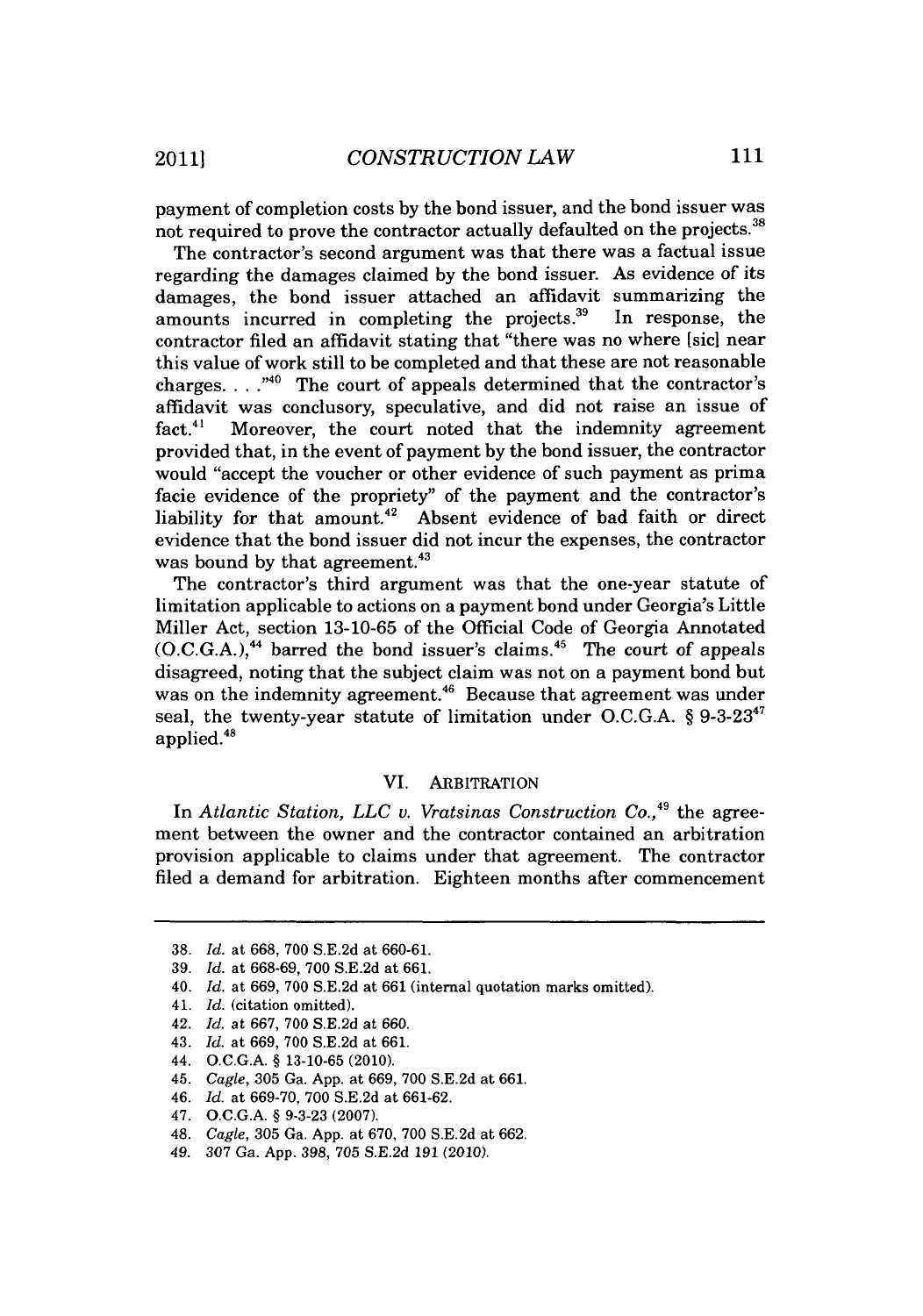of the arbitration, the owner filed a motion in court to stay the arbitration, contending that it had just learned during depositions taken within the last thirty days that the contractor was seeking to recover for work that fell outside the parties' agreement and outside the scope of the arbitration agreement. The trial court denied the motion for stay.<sup>50</sup>

On appeal **by** the owner, the Georgia Court of Appeals focused on whether the owner had waived any right to stay the arbitration **by** participating in it for eighteen months, with the court holding that the owner had waived any such right.<sup>51</sup> In reaching that decision, the court rejected the owner's contention that it had just learned of claims outside of the agreement, reasoning that the earlier demand and the amended demand for arbitration should have alerted the owner to those claims.<sup>52</sup>

The court also rejected the owner's contention that it had an absolute right to stay the arbitration because it filed the motion to stay within thirty days after the contractor filed another amendment to the demand for arbitration.<sup>53</sup> The owner relied on O.C.G.A. § 9-9-6(d)<sup>54</sup> in making that argument.<sup>55</sup> O.C.G.A. § 9-9-6(d) states: "After service of the O.C.G.A. § 9-9-6(d) states: "After service of the demand, or any amendment thereof, the party served must make application within **30** days to the court for a stay of arbitration or he will thereafter be precluded from denying the validity of the agreement. **. . .""** The court reasoned that, standing alone, **O.C.G.A. § 9-9- 6(d)** seems to support the owner's position but that **O.C.G.A. § 9-9-6(d)** must be construed with **O.C.G.A. § 9-9-6(b),"** which states in relevant part the following: "Subject to subsections (c) and **(d)** of this Code section, a party who has not participated in the arbitration and who has not made an application to compel arbitration may apply to stay arbitration on the grounds that: **(1)** No valid agreement to submit to arbitration was made." $58$  The court noted that the owner would have had the right to seek a stay of the arbitration, despite having participated in it, if the recent amendment had presented an entirely new and different issue.<sup>59</sup>

- **53.** *Id. at* 402-03, **705 S.E.2d** at 194-95.
- 54. **O.C.G.A. § 9-9-6(d) (2007).**

- **56. O.C.G.A. § 9-9-6(d).**
- **57. O.C.G.A. § 9-9-6(b) (2007).**
- **58.** *Atlantic Station,* **307** Ga. **App.** at 402-03, **705 S.E.2d** at 194-95; **O.C.G.A. § 9-9-6(b).**
- **59.** *Atlantic Station,* **307** Ga. **App.** at 403, **705 S.E.2d** at **195.**

**<sup>50.</sup>** *Id. at* **398-400, 705 S.E.2d** at **192-93.**

**<sup>51.</sup>** *Id. at* 401-02, **705 S.E.2d** at 193-94.

**<sup>52.</sup>** *Id. at* 401-02, **705 S.E.2d** at 194.

**<sup>55.</sup>** *Atlantic Station,* **307** Ga. **App.** at 402-03, **705 S.E.2d** at 194-95.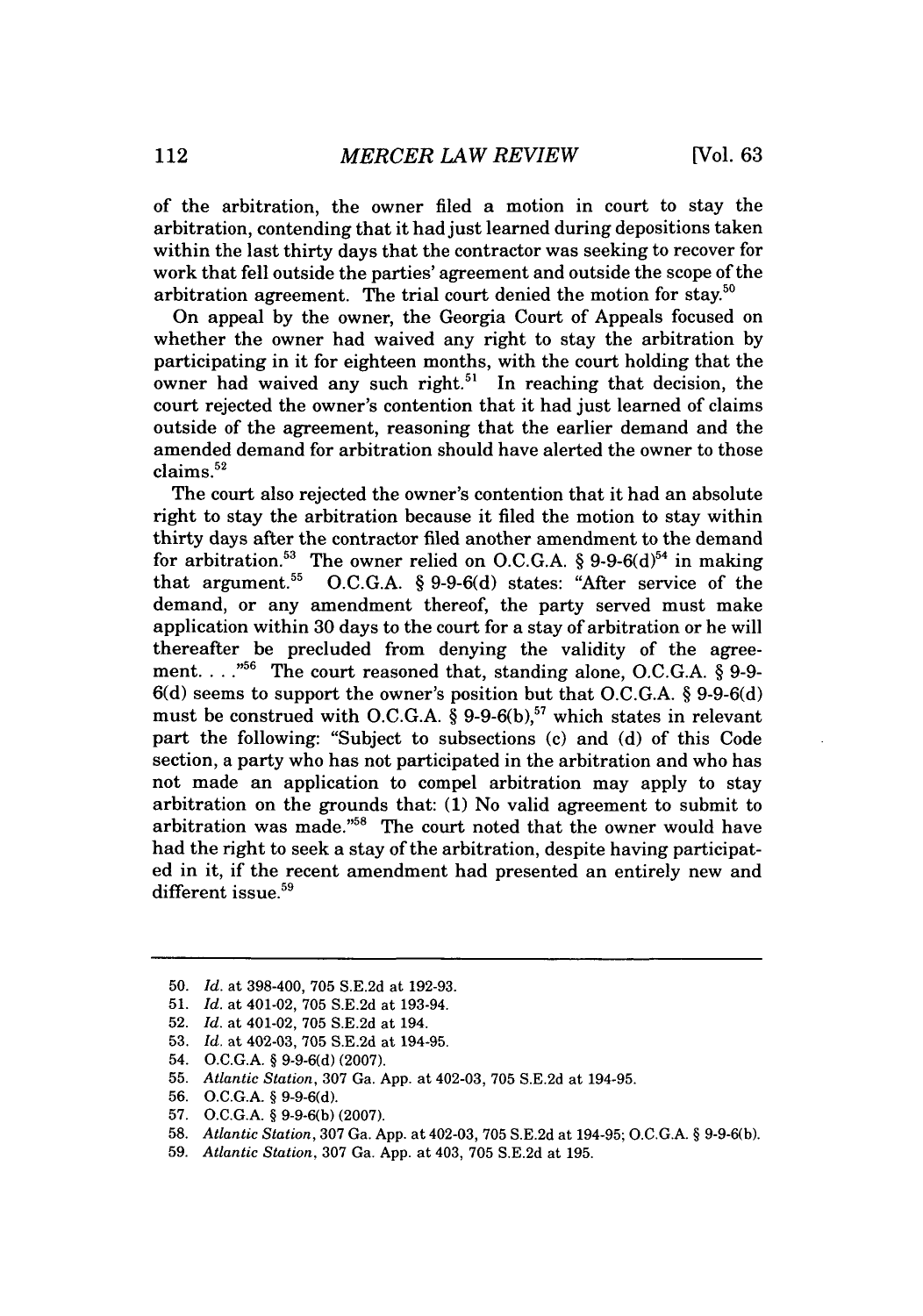#### VII. RIGHT TO REPAIR **ACT**

In *Lumsden v. Williams,"o* the buyer of a house and his wife provided written notice of alleged construction defects to the builders/sellers.<sup>61</sup> The notice, however, did not comply with the notice of claim requirements provided by O.C.G.A. § 8-2-38,<sup>62</sup> in what is commonly referred to as the Right to Repair Act  $(Act)$ .<sup>63</sup> The Act is a mandatory statutory alternative dispute resolution process designed to resolve residential construction defect disputes before presenting disputes in court or in arbitration.<sup>64</sup> When the builders did not respond to the satisfaction of the buyer and his wife, the buyers had remedial repairs made, at least some of which, they contended, mitigated damages.<sup>65</sup>

The buyer and his wife then sued the builders. The builders responded with a motion to dismiss for failure to provide a notice of claim.66 The trial court did not dismiss the action but stayed it pending compliance with the Act. $67$  The buyers then provided a notice of claim, but the parties did not resolve their disputes under the Act, and thus, the suit continued. The builders filed a motion for summary judgment on a number of grounds, including that the buyers could not recover damages relating to the remedial repairs made prior to providing the notice of claim. The trial court granted summary judgment on that basis.<sup>68</sup>

The Georgia Court of Appeals reversed, reasoning that while the remedial repairs "may create a jury issue as to any potential damages," they do not justify summary judgment. $69$  The court added that "[n]othing in the act prevents a potential claimant from taking action to mitigate his losses."70

**<sup>60. 307</sup>** Ga. **App. 163,** 704 **S.E.2d** 458 (2010).

**<sup>61.</sup>** *Id.* at **164-65,** 704 **S.E.2d** at 461.

**<sup>62.</sup> O.C.G.A. § 8-2-38** (2004 **&** Supp. 2010).

**<sup>63.</sup>** *Lumsden,* **307** Ga. **App.** at **165, 704 S.E.2d** at 461; *see also* **O.C.G.A. §§ 8-2-35** to -43 (2004 **&** Supp. 2010).

<sup>64.</sup> **O.C.G.A. § 8-2-35.**

**<sup>65.</sup>** *Lumsden,* **307** Ga. **App.** at **164-65,** 704 **S.E.2d** at 461.

**<sup>66.</sup>** *Id.* at **165,** 704 **S.E.2d** at 461.

**<sup>67.</sup>** *Id.; see also* **O.C.GA. § 8-2-37** (providing that, upon motion **by** a party, the trial court shall stay an action subject to the Act when the claimant has not complied with the preconditions to a legal action).

**<sup>68.</sup>** *Lumsden,* **307** Ga. **App.** at **165,** 704 **S.E.2d** at 461.

**<sup>69.</sup>** *Id.* at **169,** 704 **S.E.2d** at 463.

**<sup>70.</sup>** *Id.*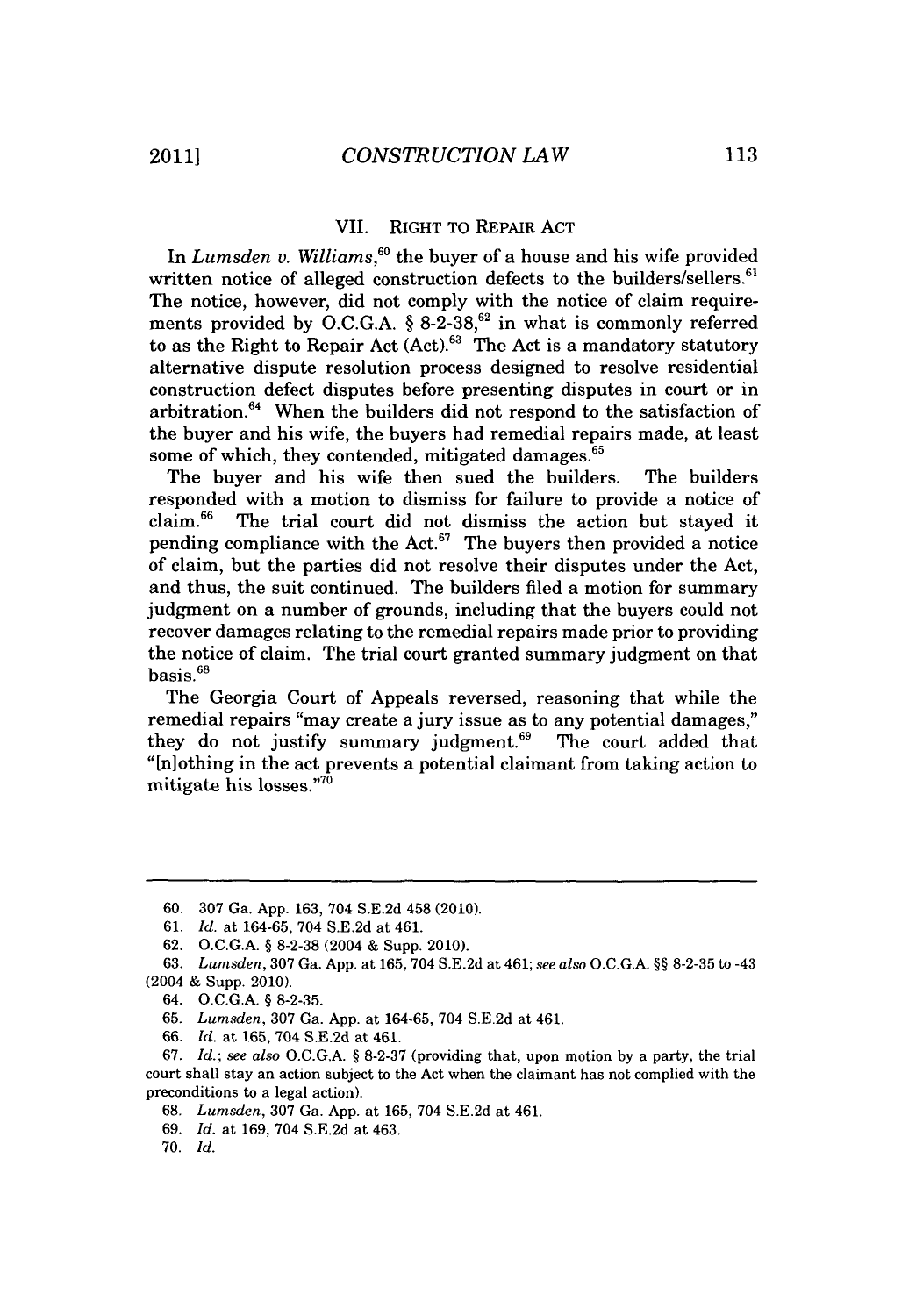#### VIII. **STATUTE** OF LIMITATION

In *Smith v. Hilltop Pools & Spas, Inc.,"* a pool owner sued a pool contractor for damages to the pool resulting from the pool being constructed atop buried garbage. The trial court granted summary judgment to the contractor.<sup>72</sup> On appeal, the owner argued that the trial court erred in determining that "his breach of contract and negligence claims were barred **by** the six-year statute of limitation" applicable to written contracts.<sup>73</sup> The owner contended that the sixyear period did not commence at the substantial completion of the pool but, rather, at the later date **by** which the contractor had promised, but failed, to replace the pool liner.<sup>74</sup> The Georgia Court of Appeals rejected the owner's contention, reasoning that the alleged breach-the construction of the pool on garbage-occurred no later than substantial completion, and the later breach of the promise to replace the pool liner did not extend the commencement date of the six-year statute of limitation.<sup>75</sup>

#### IX. **STATUTE** OF REPOSE

In Rosenberg v. Falling Water, Inc.,<sup>76</sup> more than ten years after substantial completion of a house, the third owner of the house sued the builder for personal injury suffered during the collapse of a deck constructed **by** the builder. In addition to negligence, the homeowner contended that the builder committed fraud **by** constructing the deck in a manner that concealed its defects.<sup>77</sup> Based on the constructionrelated statute of repose in O.C.G.A. § 9-3-51,<sup>78</sup> the trial court granted the builder's motion for summary judgment.<sup>79</sup> That decision was the builder's motion for summary judgment.<sup>79</sup> affirmed **by** the Georgia Court of Appeals."o

Before the Georgia Supreme Court, the homeowner again urged that the builder should be equitably estopped from asserting the statute of repose because of the builder's alleged fraudulent concealment of the

**<sup>71. 306</sup>** Ga. **App. 881, 703 S.E.2d** 424 (2010).

**<sup>72.</sup>** *Id. at* **881-82, 703 S.E.2d** at 425-26.

**<sup>73.</sup>** *Id. at* **883, 703 S.E.2d** at 426.

<sup>74.</sup> *Id. at* **883-84, 703 S.E.2d** at 426-27.

**<sup>75.</sup>** *Id.*

**<sup>76. 289</sup>** Ga. **57, 709 S.E.2d 227** (2011).

**<sup>77.</sup>** *Id. at* **57-58, 709 S.E.2d** at **228-29.**

**<sup>78.</sup> O.C.G.A. § 9-3-51 (2007).**

*<sup>79.</sup> Rosenberg,* **289** Ga. at **59, 709 S.E.2d** at **229.**

**<sup>80.</sup>** *Id.*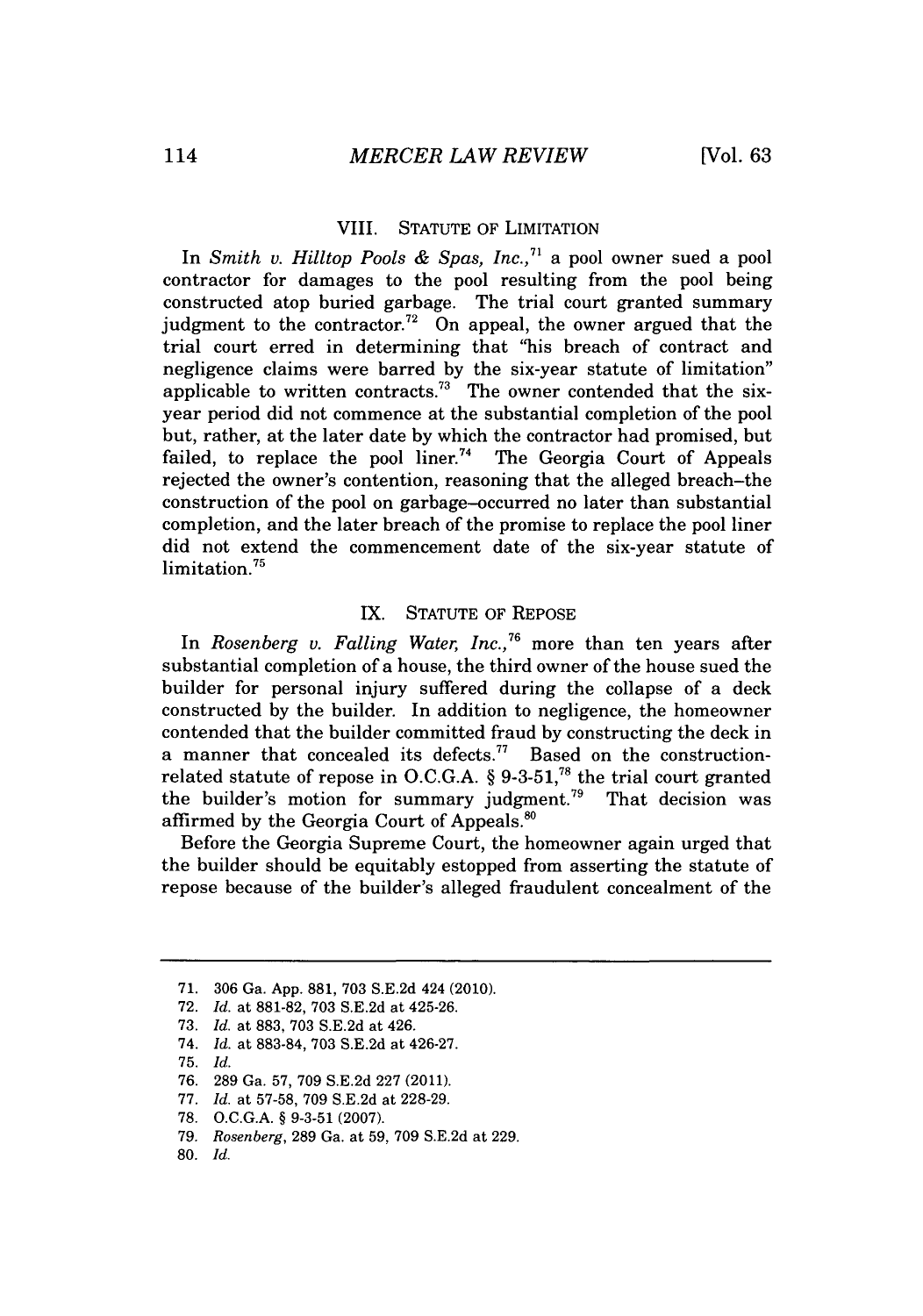defects in the deck."' The court rejected that argument **by** distinguishing cases that applied equitable estoppel to a statute of repose de $fense.<sup>82</sup>$  In those cases, the court noted the injury occurred prior to the expiration of the statute of repose and the defendant misled the plaintiff about the cause of the injuries.<sup>83</sup> To the contrary, in this case, the homeowner's injuries did not happen until after the statute of repose expired; therefore, no action **by** the builder could have deterred the homeowner from thereafter asserting his claim prior to the expiration of the statute of repose.<sup>84</sup>

## X. **GENERAL** LIABILITY **INSURANCE**

In *American Empire Surplus Lines Insurance Co. v. Hathaway Development Co.*,<sup>85</sup> a general contractor sued a plumbing subcontractor's general liability carrier for recovery of a default judgment that the general contractor had obtained against the subcontractor.<sup>86</sup> The trial court granted summary judgment to the insurer, reasoning that coverage was lacking because there was no "occurrence" under the general liability policy.<sup>87</sup> The Georgia Court of Appeals reversed.<sup>88</sup>

The Georgia Supreme Court granted certiorari to determine whether the court of appeals had erred in construing the term "occurrence."<sup>89</sup> The policy defined occurrence as "an accident, including continuous or repeated exposure to substantially the same, general harmful conditions."<sup>90</sup> The policy did not define "accident."<sup>91</sup> The supreme court stated that it would therefore apply the commonly accepted meaning of accident as used in general liability policies.<sup>92</sup> It offered several similar examples of that meaning, including "an unexpected happening [without] intention or design<sup>"93</sup> and "injuries or damage neither

- **86.** *Id. at* **750, 707 S.E.2d** at **370.**
- **87.** *Id.* (internal quotation marks omitted).
- **88.** *Id.*

**<sup>81.</sup>** *Id.*

**<sup>82.</sup>** *Id. at* **59-61, 709 S.E.2d** at **229-30.**

**<sup>83.</sup>** *Id. at* **59, 709 S.E.2d** at **229.**

<sup>84.</sup> *See id. at* **59-61, 709 S.E.2d** at **229-30.**

**<sup>85. 288</sup>** *Ga.* 749, **707 S.E.2d 369** (2011).

**<sup>89.</sup>** *Id.* at **749-50, 707 S.E.2d** at **370.**

**<sup>90.</sup>** *Id.* at **750, 707 S.E.2d** at **370** (internal quotation marks omitted).

**<sup>91.</sup>** *Id.* at **750-51, 707 S.E.2d** at **371.**

**<sup>92.</sup>** *Id.* at **751, 707 S.E.2d** at **371.**

**<sup>93.</sup>** *Id.* (quoting City of Atlanta v. St. Paul Fire **&** Ins. Co., **231** Ga. **App. 206, 208,** 498

**S.E.2d 782, 784 (1998))** (internal quotation marks omitted).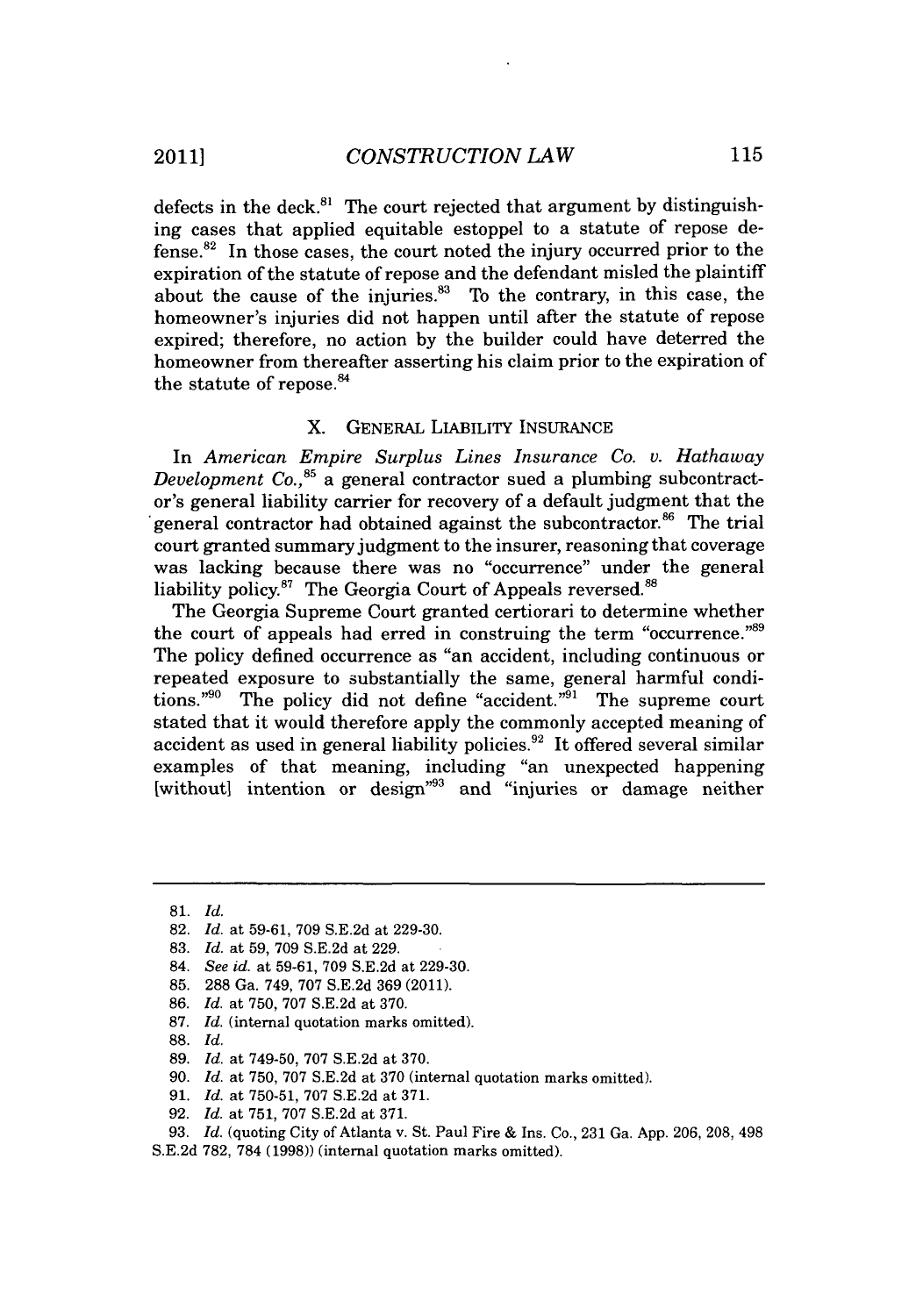expected nor intended from the standpoint of the insured. $^{394}$  Applying these similar definitions, the supreme court held that "an occurrence can arise where faulty workmanship causes unforeseen or unexpected damage to other property. $m_{0.5}$  The court rejected the insurer's contention that its insured's acts could not be deemed an occurrence or accident because they were performed intentionally, stating: "[A] deliberate act, performed negligently, is an accident if the effect is not the intended or expected result; that is, the result would have been different had the deliberate act been performed correctly."<sup>96</sup>

## XI. WARRANTY **AND PUNCH** LISTS

At the home's transactional closing, the buyer and builders/sellers in *Lumsden v. Williams"* signed a "Walk Through List of items to be completed after closing" (List) that stated that the List "shall amend the prior Agreement of the parties."<sup>98</sup> The prior agreement was the purchase agreement.<sup>99</sup> The List stated that the builder provided a oneyear guarantee "on [the] basement not leaking."<sup>100</sup> The parties also agreed that the closing attorney would hold **\$10,000** in escrow until the items on the List were completed.'01 **A** few months after closing, the parties added a handwritten stipulation on the List that stated the List "has been completed" and that **\$9,300** of the escrowed funds were to be paid to the builder and **\$700** to the buyer and his wife "due to expenses incurred in accomplishing certain items on [the] walk through list and [for] other expenses. $"102"$ 

The buyer and his wife thereafter sued the builders for defects relating to items on the List. The builders sought, and the trial court granted, summary judgment as to those defects, reasoning that there had been an accord and satisfaction as to items on the List.<sup>103</sup> The Georgia Court of Appeals reversed, determining that, while the handwritten stipulation established as a matter of law that the builders performed the repairs on the List and that the buyer and his wife received their portion of the

*<sup>94.</sup> Id.* (quoting **U.S.** Fire Ins. Co. v. **J.S.U.B.,** *979* So. **2d 871,883** (Fla. **2007))** (internal quotation marks omitted).

**<sup>95.</sup>** *Id.* at **752, 707 S.E.2d** at **372.**

*<sup>96.</sup> Id.* (quoting Lamar Homes, Inc. v. Mid-Continent Cas. Co., 242 **S.W.3d 1, 8** (Tex. **2007))** (internal quotation marks omitted).

*<sup>97.</sup>* **307** Ga. **App. 163,** 704 **S.E.2d** 458 (2010).

**<sup>98.</sup>** *Id.* at 164, 704 **S.E.2d** at 460 (internal quotation marks omitted).

*<sup>99.</sup> See id.*

**<sup>100.</sup>** *Id.* (internal quotation marks omitted).

**<sup>101.</sup>** *Id.*

<sup>102.</sup> *Id.* (internal quotation marks omitted).

**<sup>103.</sup>** *Id.* at **169,** 704 **S.E.2d** at 464.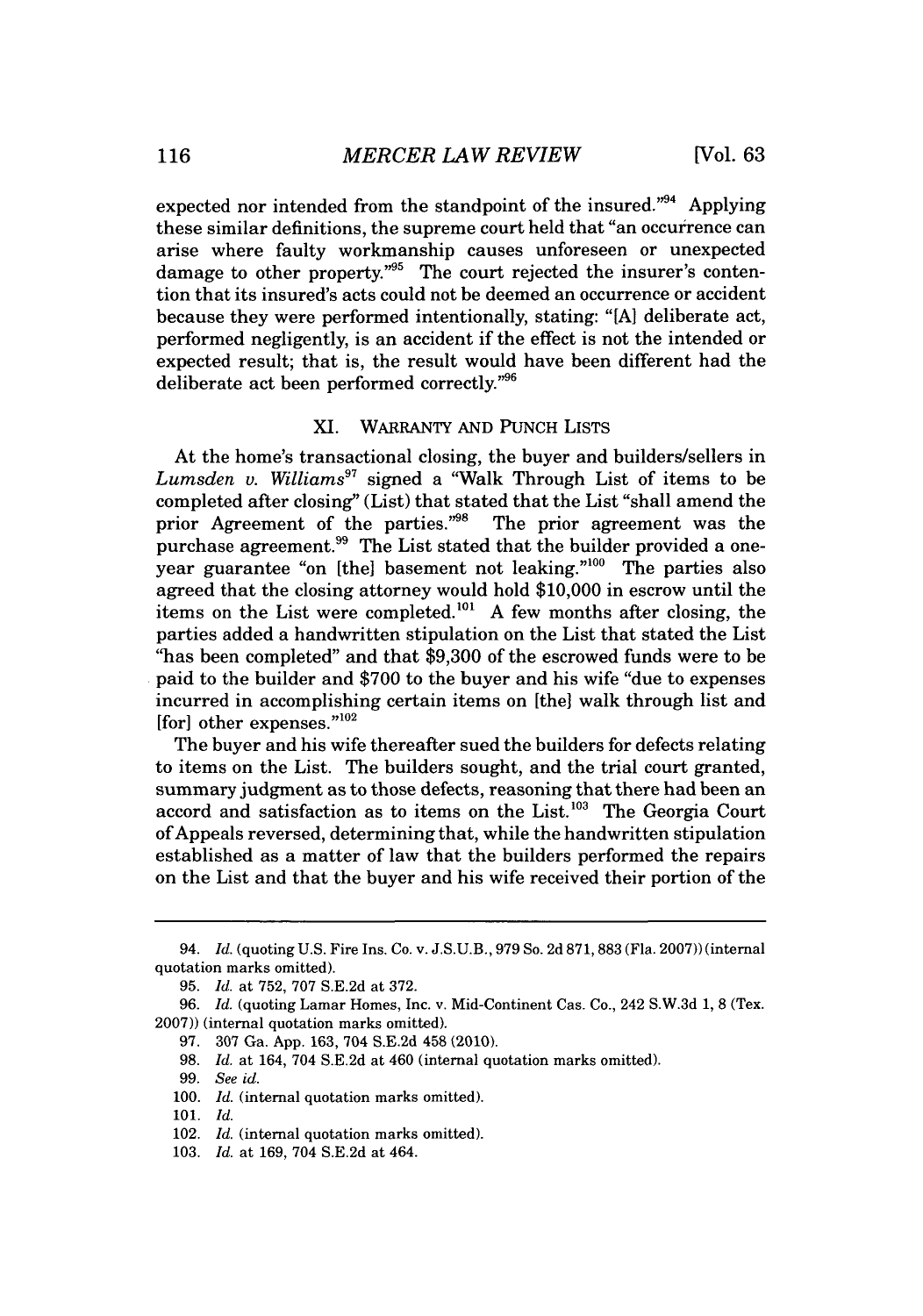costs associated with those repairs, a jury issue remained as to whether the stipulation resolved construction quality issues.<sup>104</sup>

The trial court also granted summary judgment to the builders on the warranty claims, finding that the one-year guarantee against basement leaks found in the List superseded the one-year general warranty in the purchase agreement.<sup>105</sup> The trial court based that conclusion on the List's provision that it "shall amend the prior agreement of the parties."<sup>106</sup> The court of appeals reversed.<sup>107</sup> The court noted that the List did not state that it superseded the purchase agreement or its one-year general warranty and held that a jury would have to decide whether the parties intended for it to do so and, if so, whether the buyer received consideration for such an agreement.<sup>108</sup>

The trial court also granted summary judgment to the builders on the warranty claims, reasoning, in part, that notice of a warranty claim had to be provided within the one-year warranty period.'09 The court of appeals reversed, stating, in part, that while the warranty clearly applied only to defects that arose during the warranty period, it did not require notice of a warranty claim within that period because it did not include such a requirement.<sup>110</sup>

#### XII. **CONCLUSION**

The cases discussed in this Article are some of the significant Georgia appellate decisions during the period between June **1,** 2010 and May **31,** 2011. Other significant decisions during this period include: *Weinstock v. Novare Group, Inc.* (fraud);" *Madison Retail Suwanee, LLC v. Orion Enterprises Sales & Service, Inc.* (mechanics' and materialmen's liens);112 *Effingham County Board of Commissioners v. Park West Effingham, L.P.* (impact fees);<sup>113</sup> *Helms v. Franklin Builders, Inc.*,<sup>114</sup> and *South Point Retail Partners, LLC v. North American Properties Atlanta, Ltd.* (arbitration);"' *Lumsden v. Williams* (acceptance doc-

- **109.** *Id.* at **170-71,** 704 **S.E.2d** at 465.
- **110.** *Id.*
- **111. 309** Ga. **App. 351, 710 S.E.2d 150** (2011).
- 112. **309** Ga. **App. 712, 711 S.E.2d 71 (2011).**
- **113. 308** Ga. **App. 680, 708 S.E.2d 619** (2011).
- 114. **305** Ga. **App. 863, 700 S.E.2d 609** (2010).
- **115.** 304 Ga. **App.** 419, **696 S.E.2d 136** (2010).

<sup>104.</sup> *Id.* at **170,** 704 **S.E.2d** at 464.

**<sup>105.</sup>** *Id.*

**<sup>106.</sup>** *Id.* (internal quotation marks omitted).

**<sup>107.</sup>** *Id.* at **170,** 704 **S.E.2d** at 465.

**<sup>108.</sup>** *Id.* at **170,** 704 **S.E.2d** at 464-65.